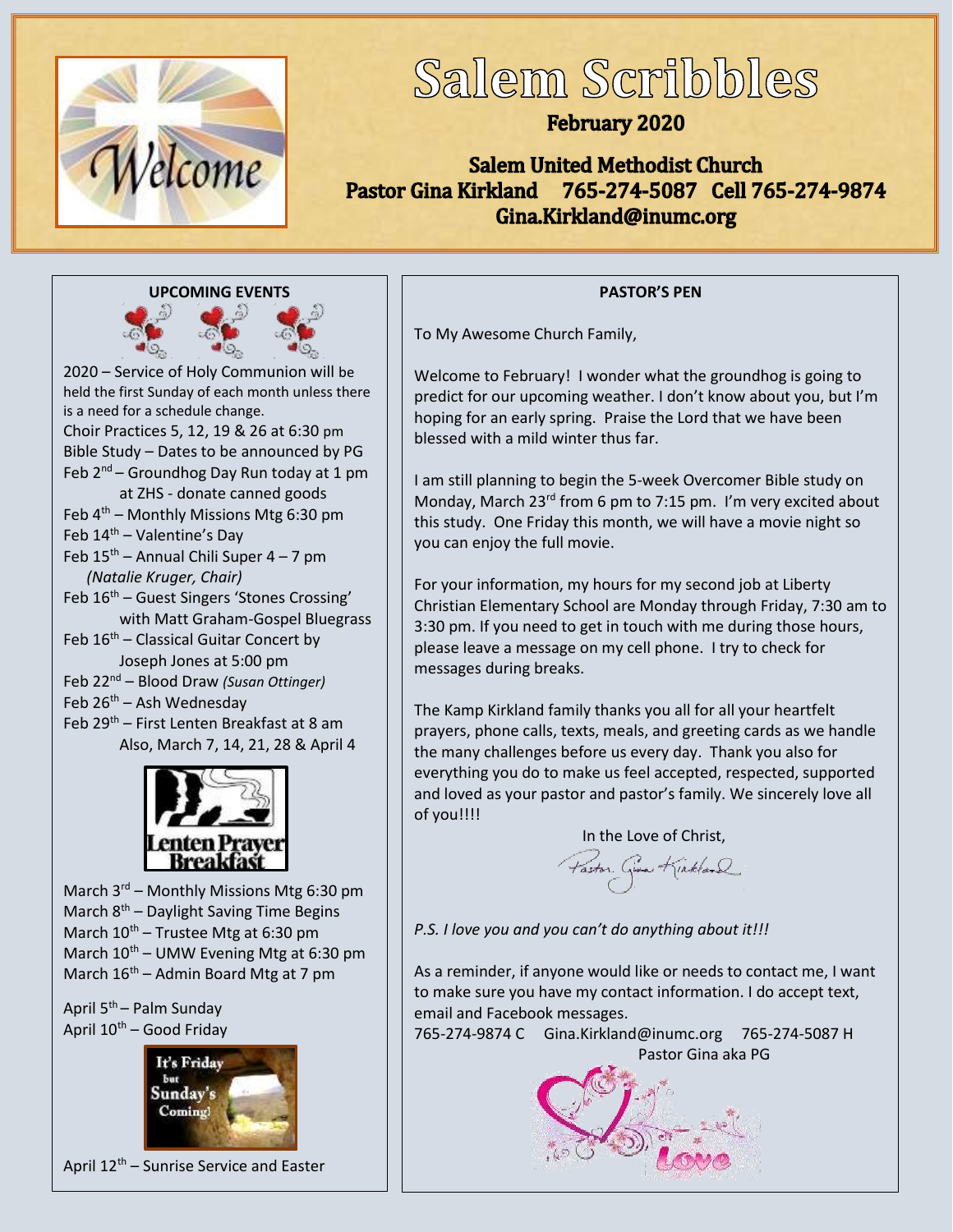#### **FEBRUARY BIRTHDAYS**

 2nd Betty Forthum 13th Tina Hand 20th Grace Lizama 2nd Ruth K. Harmon 14th Marshall Starkey 23rd Jim Washburn 6th Natalie Kruger 15th Sophie Dieckman 26th Robert Hough 6th Joe Overman 16th Carter Eaton 27th Rev. Wayne Patton 12th Eric Davis 16th First Lady Janet Holcomb 28th Shannon Hamerin

19th Marvin Starkey 28th Khamiya Johnson

**FEBRUARY ANNIVERSARIES** 17th Bob & Paula Overman 22nd Dr. John & Chris Hasewinkel

*(If there are corrections/additions to the birthday, anniversary and/or prayer list, please contact Martha Randel at [SiSRandel@gmail.com.](mailto:SiSRandel@gmail.com) Our apologies for any misspelled names. Send correction to Martha.)*

#### **THE FOLLOWING NEED PRAYERS**

| Maddy Anderson             | Louise Hoagland             | Jessica Pabst               |  |
|----------------------------|-----------------------------|-----------------------------|--|
| <b>Ruth Anderson</b>       | <b>Mariam Fisher Hutsen</b> | <b>Betty Paddock</b>        |  |
| Tonda Anderson             | <b>Ruthie Dawson Jett</b>   | Annie Palmer                |  |
| Kathy's Aunt Bobbie (90)   | Keaton's father Tim         | The Patton's                |  |
| Arnold's Grandson          | Libby Keck (9)              | <b>Danny Price</b>          |  |
| <b>Brenda</b>              | Gina Kirkland               | Donna Price                 |  |
| Christy - Danelle's Friend | Gail Klotz                  | Carolyn Reutter             |  |
| Jim Curry                  | Jennifer Lee                | <b>Micah Romig</b>          |  |
| Marge Curry                | <b>Britney Maker</b>        | Marlene Schneider           |  |
| Eleanor Ruth Baby Evans    | Sorin Martin                | Deputy Sam Scott            |  |
| Carla Fletcher             | <b>Sue Martin</b>           | <b>Stephanie Seifts</b>     |  |
| Debbie                     | Marty                       | Sandra Sharp                |  |
| Mary Ann Feeley            | <b>Gerald McGowen</b>       | Marvin Starkey              |  |
| Lisa Flynn                 | <b>Ashley Medaris</b>       | Ann Stum                    |  |
| O Hamilton                 | Jim & Linda Miller          | Aaron Taylor                |  |
| Rush & Ruth Harmon         | Al Mizen friends            | Jane Taylor                 |  |
| <b>Brittani Hawk</b>       | Mark Mizen                  | Brenda & Steven Taylor      |  |
| <b>Travis Heckart</b>      | Carol Moyer                 | <b>Ritchie Thatcher</b>     |  |
| Marty Hill                 | <b>Barb Montelegre</b>      | Martha Vail                 |  |
| <b>Steve Hipsky</b>        | <b>Charlie Noble</b>        | <b>Betty Weatherford</b>    |  |
| Haven's friend Robin       | Austin Lizama               | Those with Unspoken Prayers |  |



Pray for our Salem UMC family. Pray for our troops, near and far; persecuted Christians every-where; people in hospitals and nursing homes; and those who suffer from conflicts around the world including terrorism. Pray for victims of natural disasters such as winter storms, earthquakes and volcano eruptions. Pray for the victims of the Australian fires, especially recent American deaths. Pray the fires will be out soon. Pray for persecuted Christians and for victims of church fires, wildfires and flooding. Pray for peace and safety for any and all refugees who are God's children throughout the world. Pray for those with unspoken requests. Pray for wisdom by our politicians, and pray for our country. Pray for our local first responders, EMS, medical teams, fire fighters and police who give immediate help for those in need. Pray for our protectors, border patrol officers, security guards, and for victims of crimes. Pray for our community, country and the world. And do continue to pray for "Old Man Cline!" *{All Mankind}*

Prayers for the family and friends of John Anderson, Kathy Mehlhop's father, with his passing. Prayers for the family and friends of Nelda Rohrbach with her recent passing. Prayers for the family and friends of Bishop Michael J. Coyner with his recent passing.

Special prayers are needed for Libby Keck, age 9, as she continues to battle cancer. Special prayers to Tim, Keaton's father, as he is having difficult time with his son's passing.

**PRAISES** for the healing of Rush Harmon's hand.

**PRAISES** for safe travels for Warren Killian's family on their trip to Taiwan. They recently returned home safe and sound from a wonderful trip.

**PRAISES** for Reece Butler returning home safe and sound from her wonderful trip to the UK and Paris.

**"The LORD himself goes before you and will be with you; He will never leave you nor forsake you. Do not be afraid; do not be discouraged." (Deuteronomy 31:8)**



### **Page 2 Salem Scribbles Contract Contract Contract Contract Contract Contract Contract Contract Contract Contract Contract Contract Contract Contract Contract Contract Contract Contract Contract Contract Contract Contr**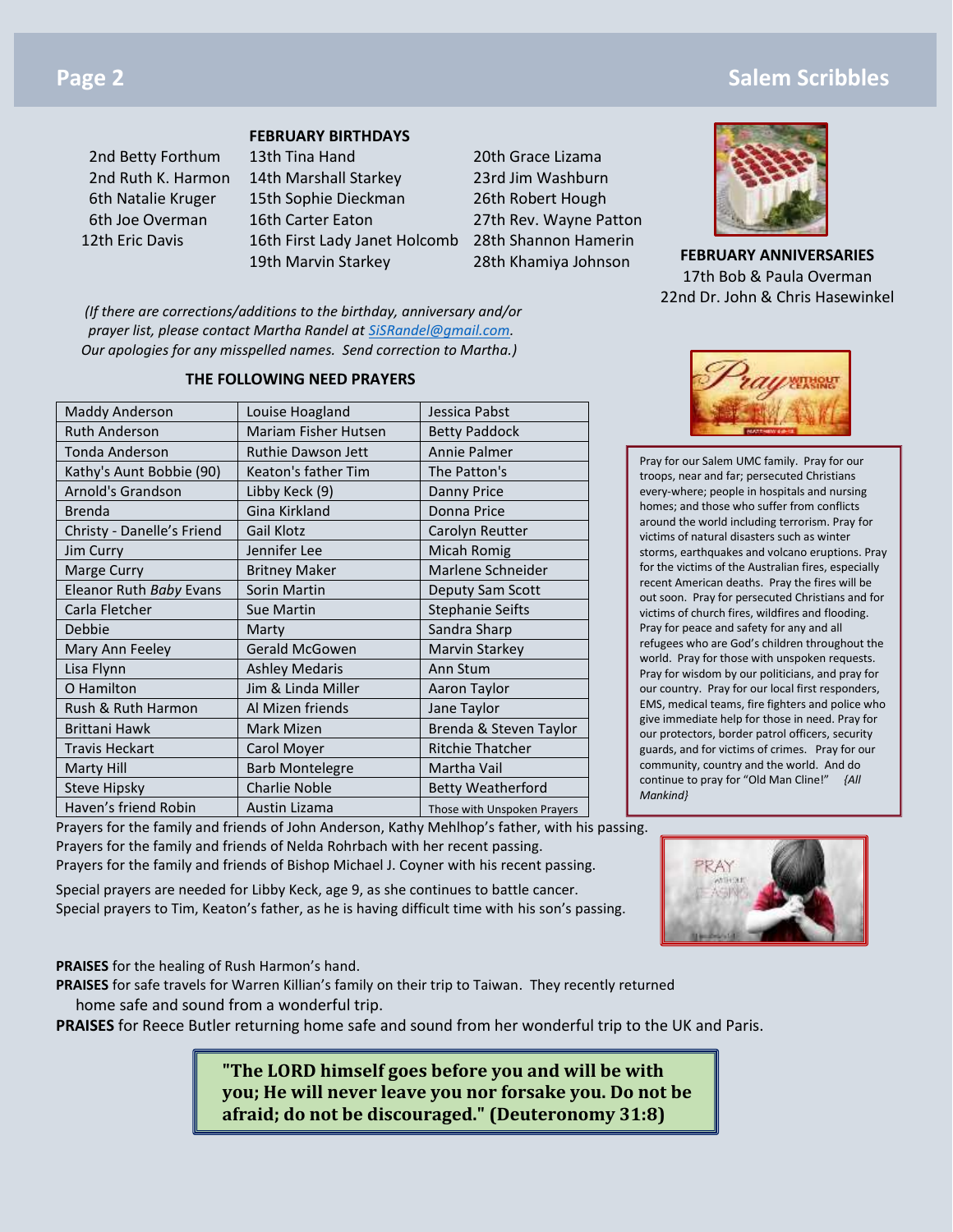### **Salem Scribbles Page 3**

#### **ASK THE PASTOR**

Dear Pastor Gina,

Why does Ash Wednesday fall on different dates every year?

Sincerely, Seeking Answers

#### Dear Seeking,



That is an awesome question. The date of Ash Wednesday depends on the date of Easter. The time between Ash Wednesday and Easter is called Lent, and it is 40 days (representing the 40 days Jesus spent fasting in the desert). The reason Easter changes is because it always falls on the first Sunday after the first full moon occurring on or after the vernal equinox (the first day of Spring.) Why you might ask? This is because Jesus was crucified during Passover, the Jewish holy day, and rose on the third day, which was Easter. The date of Passover, of course, was celebrated on the first full moon after the vernal equinox.

> *In the love of Christ, Pastor Gina Kirkland aka PG*

As a reminder, if anyone would like or needs to contact me, I want to make sure you have my contact information. I do accept text, email and Facebook messages. **1100 Imel Drive, Anderson, IN 46012 765-[274-9874](https://www.faithclipart.com/fca/affiliate.do?id=58&coupon=christmas) Cell Gina.Kirkland@inumc.org 765-274-5087 Home**



<u>د پخت</u>

#### **LENTEN BREAKFASTS**

Salem will host a Lenten Breakfast Series this spring for six consecutive Saturday mornings beginning on February 29<sup>th</sup> through April 4<sup>th</sup>. We will gather in Fellowship Hall at 8 am for breakfast and fellowship, then move upstairs about 8:30 am for devotions in the sanctuary. Two of our quest speakers will be Pastor Gina Kirkland and Bob Overman. Additional speakers will be announced soon. It will be an exciting time of growing closer to God.

Please plan to attend and invite others to join us at Salem Church.

*The Overman's*

"I had an amazing time visiting England and Paris through a school program. We visited the Eiffel Tower, Court Hampton Palace, and Stonehenge (among many other places). I even got to see the church where John Wesley was ordained. In this picture, I am at the gates of Buckingham Palace."

Reece Butler Covenant Christian High School Class of 2021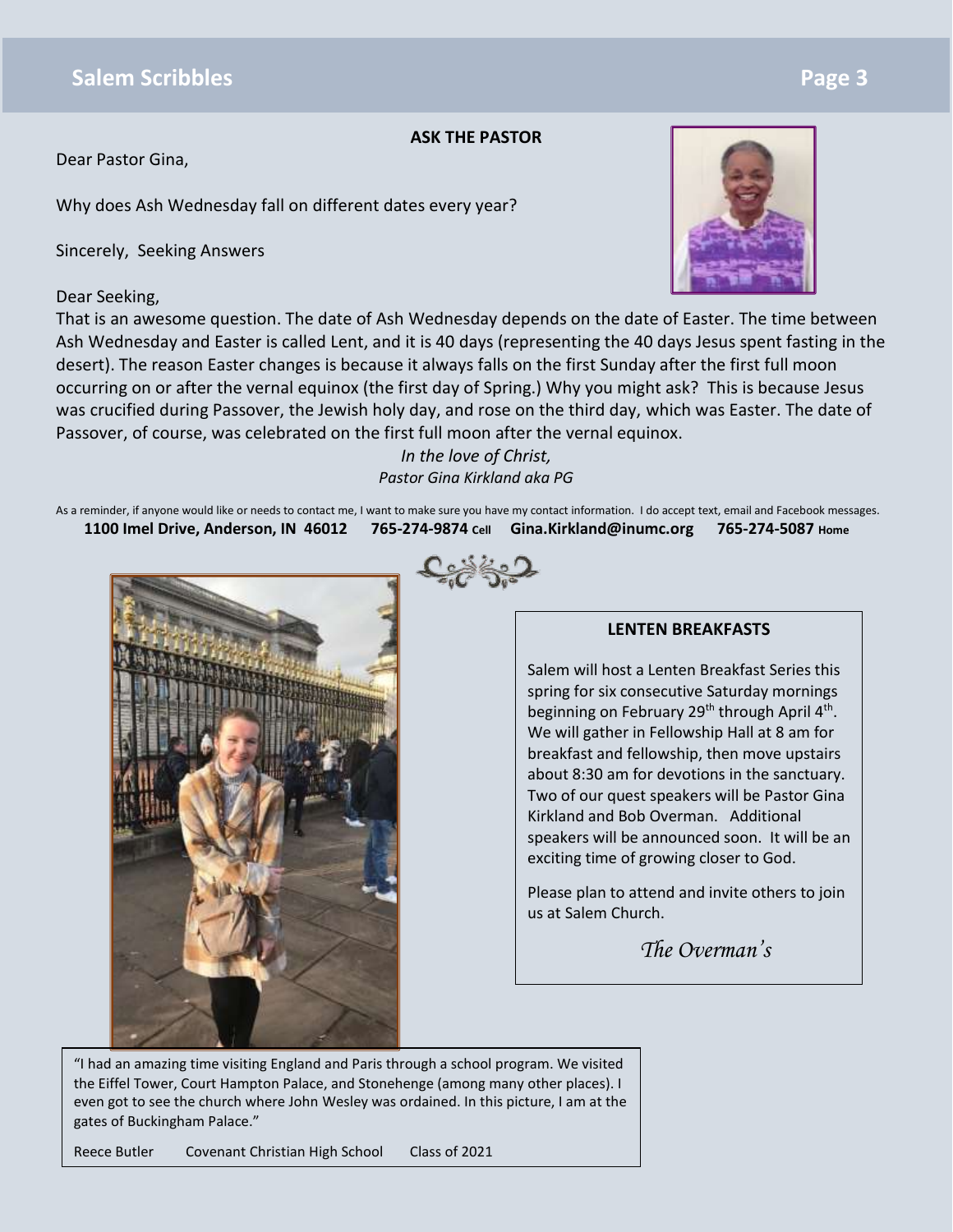#### **2020 SUMMER CAMP**

Have you noticed all the camp posters placed around Salem Church for your review?!? Camp spaces fill up quickly, so the sooner your child(ren) signs up the better the chance of getting the choice dates and locations. The Spring Hill Day Camp is available too. Information packets and registration forms are in the carousel rack in vestibule. If you don't see the information or contacts you need, see or call **Marie Urick**→317-769-6331. Marie also has the I-Cash Code you'll need. Early sign up discounts are fast approaching so check your summer schedules now and **sign up for camp soon!**

*Marie Urick*

## Sign up Church ımıd

**Classical Guitar Concert** by Joseph Jones at Salem on Sunday, February 16th at 5:00 pm



#### **UNITED METHODIST WOMEN**

The UMW is on winter break. Our first meeting of 2020 will be Tuesday, March 10<sup>th</sup> at 6:30 pm in the evening to give our working ladies an opportunity to participate in our activities. Mark your calendars ladies, and please join us. *President Paula Overman*

Other 2020 Officers… Vice President… Judy Washburn Secretary… Tina Hand Treasurer… Donna Ricketts



#### **GREAT BANQUETS IN MARCH**

Three Night Spiritual Retreats March  $5<sup>th</sup>$  for Men March  $19<sup>th</sup>$  for women Please see Pastor Gina or Natalie Kruger for information.



#### **'STONES CROSSING' SINGERS**

Performing at Salem on February 16th. Mark Graham, grandson of Louise Graham (former member, now deceased), is a member of this group.

#### **ADDRESS UPDATE**

Jon Peterson's New Apt #252 Garden Plaza at Greenbriar Cove 4586 Forsythia Way Apt #252 Ooltewah, TN 37363





#### **[2](https://www.faithclipart.com/fca/affiliate.do?id=58&coupon=christmas)020 OPERATION CHRISTMAS CHILD**

Danean Thatcher will be the 2020 coordinator to work with the youth and Salem on this year's project. Stay tuned to learn more about this project during Community Time.

> **THE ARK** - hope you are going with the Salem Group! It is NOT too late to sign up!!

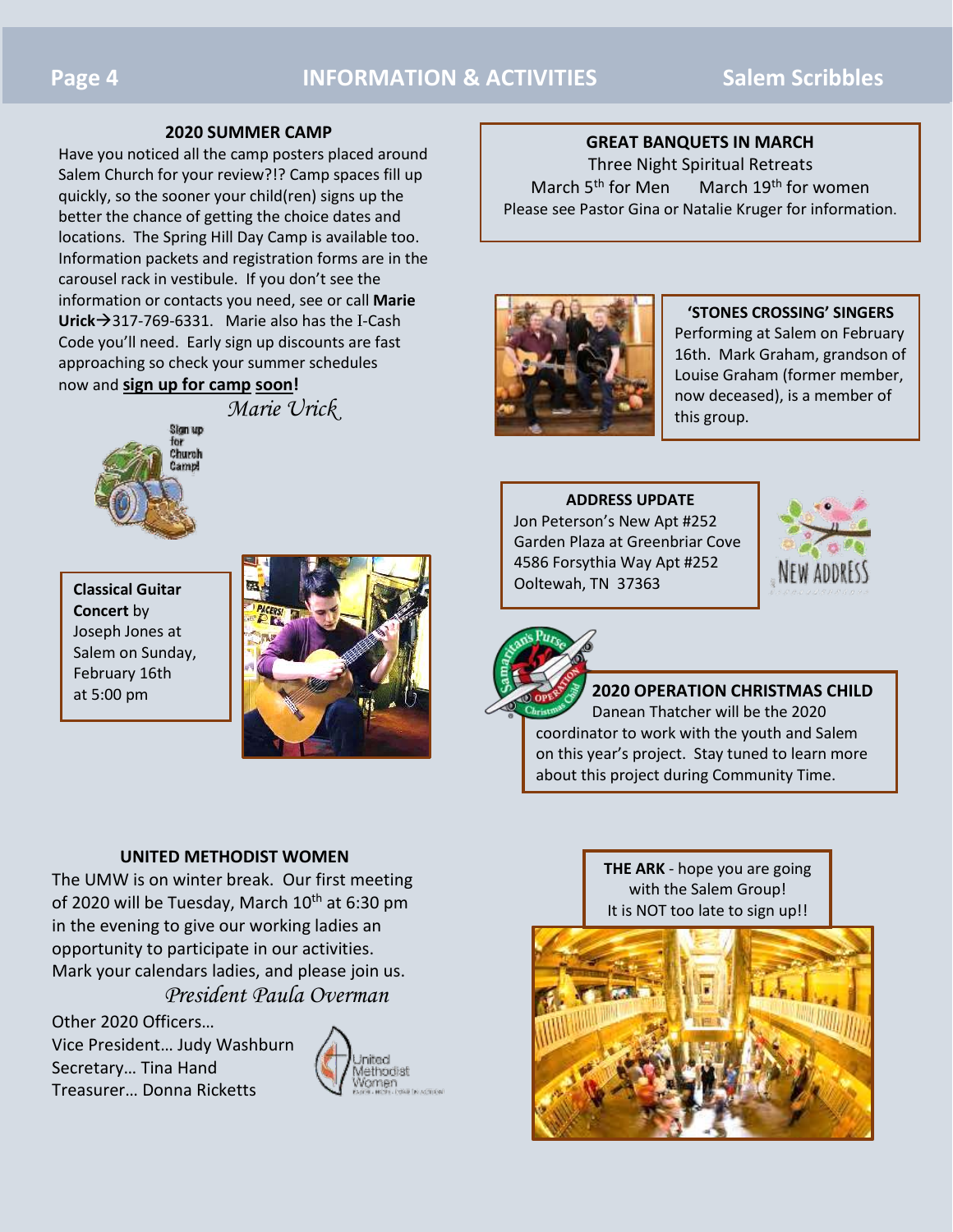

#### **SOUND ECOLOGIES RECITAL**

Here's Shirley playing her songs as a Plea for a Small Bat Named Simon*: 'Tres valses murcielagos*,' yes on her toy piano! Other performances were about Bombus Affinis (Rusty Patched Bubblebee) Mussels and Peregrine Falcon. The recital focused on concerns of endangered Indiana Species. The final performance was '*Sonata in B-Flat Major'* with three movements, played by Allison Vickery on piano and composed by Luke Garrigus.

This was a blessing of extremely talented young people who also put in a lot of practice for their love of music and their excitement to share with others. The series of recitals have all been so enjoyable. Plan to attend future recitals. The next recital is on Sunday, February 16th at 5 pm with Joseph Jones performing.

#### **SOUND ECOLOGIES RECITAL**

*Front Row:* Lucy Shirley - Composer and Toy Piano (That's right - you had to be there for this unique presentation!) Gavin Craig on alto saxophone.

#### *Middle Row:*

Logan Purcell - Composer and guitar and Allison Vickery on piano.

#### *Back Row:*

Luke Garrigus, composer, and Charissa Garrigus on piano and emcee for the event.

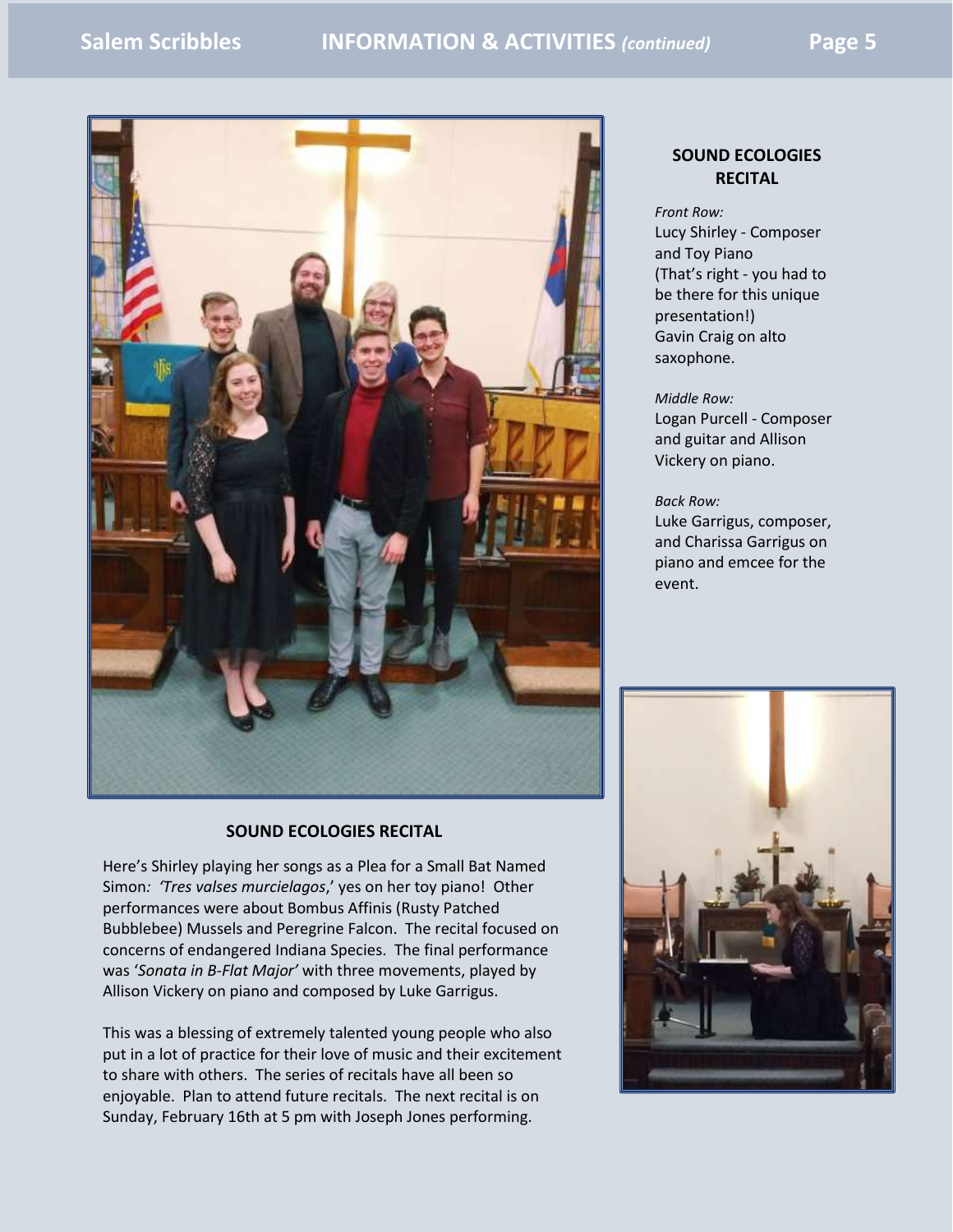### **MANY THANKS TO…**

- January generous refreshment providers **Julie Rajski, Laura Eisner, the Ricketts, & the Kings**
- Our sparkling acolytes **Ruth, Haven, Khamiya, Sydney, Adam, Rebecca & Kaitlyn**
- January welcoming greeters **Marie Urick, Lynda Wayman, Starr Starkey, Mary Hamerin & Pat Ar[nold](https://www.faithclipart.com/fca/affiliate.do?id=58&coupon=christmas)**
- **ALL** who helped to gently take down the Salem Advent Decorations and lovingly packed them away.
- **Missions Committee** who organized the Rummage Sale…and all who helped in any way. The donations are much appreciated, the setup folks, receivers, and Saturday workers…all help was needed to manage this project. A more complete report will be given later.
- <sup>•</sup> Our Youth and Danean Thatcher for the Youth Bake Sale. ALL who baked Friday Night January 31<sup>st</sup> (kids and adults) had a fun-filled evening of fellowship. More info to come later.
- **Bill Butler** and **Bob Overman** for giving sermons in Pastor Gina's absence.
- **Choir/Music Department** for preparing and presenting lovely songs in January.





Logan Purcell

- **Logan Purcell** with his classical guitar special '*Lute Suite in E Minor, BWV 996 - 2 Allemande*.'
- **PARTICIPANTS** in **Sound Ecologies Recital** featuring: Logan Purcell, Gavin Craig, Lucy Shirley, Allison Vickery, and Charissa Garrigus. Managed by Luke and Charissa Garrigus. The large crowd loved all the presentations.
- **Andy & Donna Ricketts** along with the **Legion Riders** for taking care baskets to vets in Lafayette on New Year's Day. One vet had earned two purple hearts. What a special blessing by the Legion Riders to recognize and remember these veterans.
- **Paula Overman** for Children's Time presentation and **Bob Overman** for managing new sound system for Salem.
- **Larry Randel** for hanging Rummage Sale banners**. All** who put our yard signs.
- **Pastor Gina** by blessing us with her signing of '*Now Behold the Lamb*.'

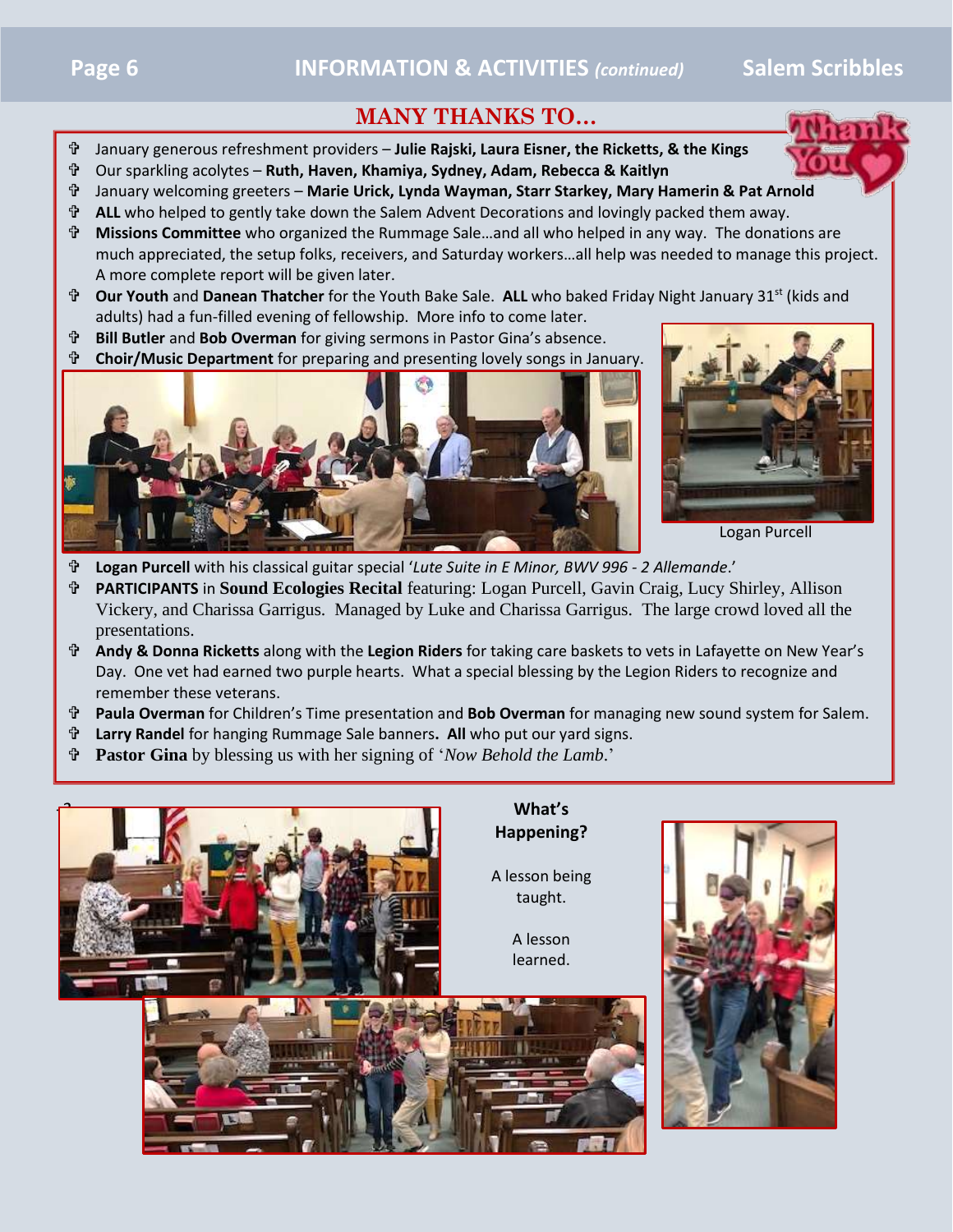#### **Salem Scribbles INFORMATION & ACTIVITIES** *(continued)* **Page 7**

#### **UMW STILL SELLING PENS & PECANS**

Only \$2 for this quality and attractive pen for personal use or to give as a gift. Profits will be used for UMW outreach projects. Please see any UMW officer to make a purchase: Paula O., Judy W., Tina H., Donna R. or Martha R.

Please check with Tina H. or Paula O. if you are interested in pecans. They are stored in the freezer at Salem. \$10.



**2020 YOUTH CAR WASH** Stay tuned for more information as plans are developed.

*Steve Hipsky & Andy Mehlhop* 

#### **CHILI SUPPER**

Coordinator Natalie Kruger is deep into organizing needs for Salem's Annual Chili Supper. Everyone helps to make this a great community

event. Sign up now to join in the fellowship and outreach for the community. And we understand dish washers are needed!! Roll up your sleeves and give it a try!



"For I was hungry, and you fed Me. I was thirsty, and you gave Me a drink. I was a stranger, and you invited Me into your home. I was naked, and you gave Me clothing. I was sick, and you cared for Me. I was in prison, and you visited Me… And the King will say 'I tell you the truth; when you did it to one of the least of these, my brothers and sisters, you were doing it to Me!'"

*~~* Matthew 25:35-36, 40 (NLT)

| Lessons          | February 2 <sup>nd</sup> | February 9th          | February 16th        | February 23rd   |
|------------------|--------------------------|-----------------------|----------------------|-----------------|
| Old<br>Testament | Micah $6:1-8$            | <b>Isaiah 58:1-12</b> | Deuteronomy 30:15-20 | Exodus 24:12-18 |
| Psalm            | Psalm 15                 | Psalm 112:1-10        | Psalm 119:1-8        | Psalm 99        |
| <b>Epistle</b>   | 1 Corinthians 1:18-31    | 1 Corinthians 2:1-16  | 1 Corinthians 3:1-9  | 2 Peter 1:16-21 |
| Gospel           | Matthew 5:1-12           | Matthew 5:13-20       | Matthew $5:21-37$    | Matthew 17:1-9  |

#### **Lectionary Readings for February 2020**

| <b>FELLOWSHIP</b>       |                  | <b>GREETER</b>          |
|-------------------------|------------------|-------------------------|
| Forthum & Wayman        | Feb <sub>2</sub> | <b>Volunteer Needed</b> |
| <b>Volunteer Needed</b> | Feb 9            | Debbie Shook            |
| Chili Supper Leftovers  | Feb 16           | Pat Arnold              |
| <b>Volunteer Needed</b> | Feb 23           | <b>Volunteer Needed</b> |
|                         |                  |                         |



#### **A SALEM GEM**

Tina Hand recently reported on a gem here at Salem UMC. After an expert checked on the church organ, he said it is one of the finest ever made and is a real gem! However, it does need a replacement tube or two. Once these are located and replaced, Tina will be making beautiful organ music again. Sometime feel free to look at the plaque on the organ stating it was donated to Salem UMC in 1955 by Mr. and Mrs. Olin Walker.